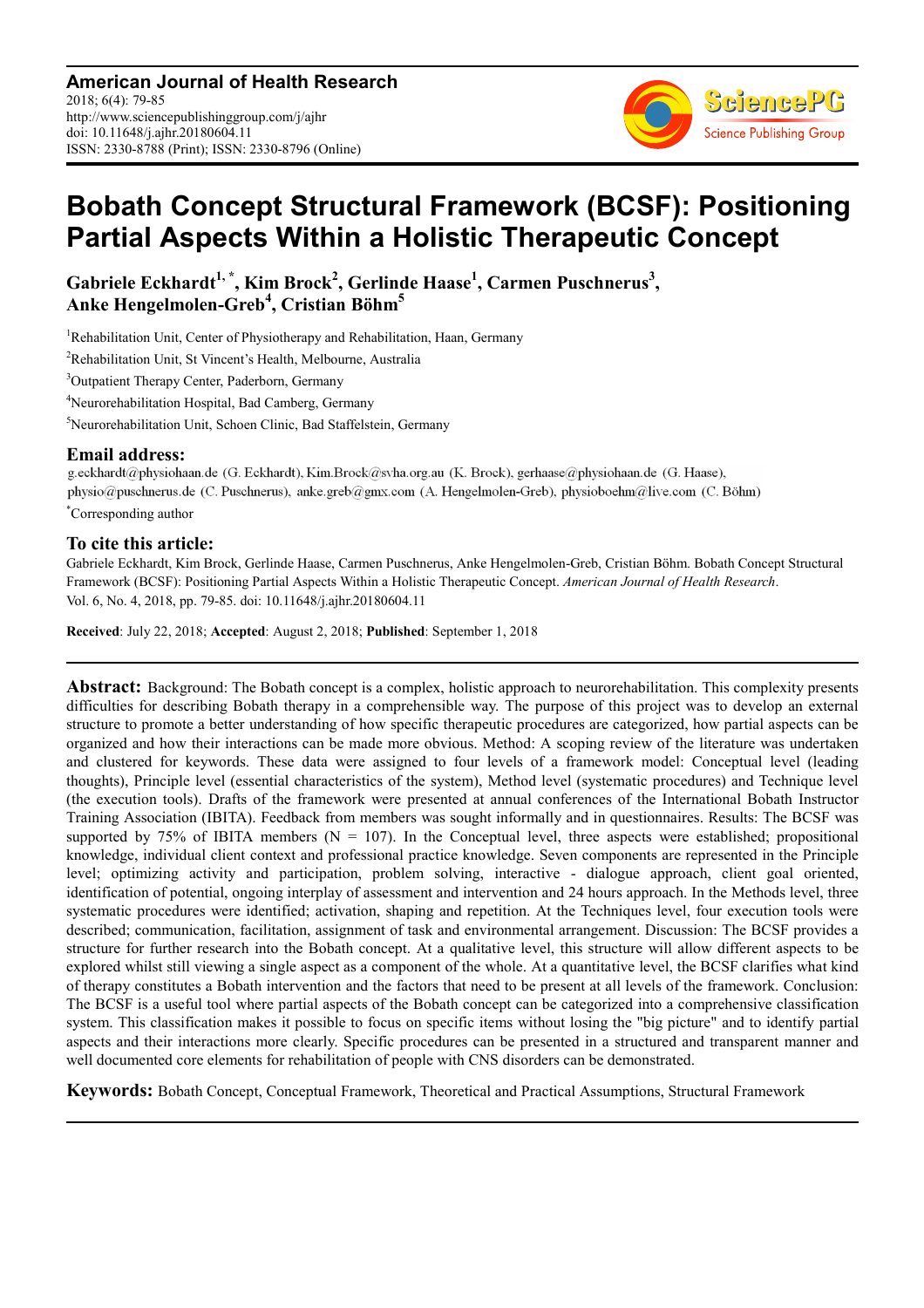## **1. Introduction**

The complexity of rehabilitation interventions is widely acknowledged in rehabilitation literature, described in terms such as the "black box" of therapy [1] and the "controlled chaos" of rehabilitation interventions [2]. An important direction in unpacking the "black box" is identifying the components within treatment sessions, determining the ingredients for each component, and how they are hypothesized to make a difference in a particular aspect of a patient's functioning [2]. The Rehabilitation Taxonomy of Tasks - RTT [ibid] is an example of a conceptual framework for understanding rehabilitation interventions by classifying the type of target (e.g. structural tissue properties, skilled performance), the ingredients of interventions, and the hypothesized mechanisms of action. However, the developers of the RTT acknowledge that this structure does not reveal the clinical reasoning behind the decision to choose one component or ingredient over another [3]. Understanding the clinical reasoning is necessary to explicate the tailoring of interventions for one person compared to another. The need for both detailed description of the different components of interventions and the tailoring of interventions to individual participants is essential for research into rehabilitation [4].

Neurological disorders affect up to 1 billion people worldwide, with stroke contributing more than half the burden in disabilities-adjusted life-years (DALYs) [5]. This requires specialized rehabilitation services for comprehensive management, especially treatments tapping into brain recovery through neuroplastic processes [6]. In the Western world, the Bobath concept is the most popular treatment approach used in neurorehabilitation [7]. In clinical practice in the Bobath concept, there are observable treatment components such as choice of task and environment, the use of manual facilitation and/or verbal interaction [8]. Behind these observable features are clinical decisions as to why this particular component is relevant, and hypothesized theories as to why the activity might be beneficial to the recipient. Mere descriptions of the observed phenomena do not elicit these features.

A recent review of the Bobath concept identified a body of literature addressing theoretical concepts within the Bobath concept [9]. The scoping review revealed a lack of descriptions of interventions based on the Bobath concept [10]. The paucity of published descriptions of interventions may partly stem from clinicians' concerns that the Bobath concept should be viewed as a holistic approach, rather than a series of exercises or techniques for specific clinical features. In response to this concern, it was identified that developing a clinical framework for the Bobath concept may assist in the description and interpretation of interventions based on the Bobath concept and help explicate the clinical reasoning for treatment choices for individual patients.

A therapeutic concept, such as the Bobath concept, is complex by nature and includes many-faceted partial aspects, most of which are interacting with each other. Thus, information on partial aspects, their influences and interactions is a prerequisite for understanding the big picture. An external structure can be used to promote a better understanding of how specific therapeutic procedures are categorized, how partial aspects can be organized and how their interactions can be made more obvious [11]. A methodology for describing complex models of practice has been described by Scheel [11] and utilised in developmental neurology [12-13]. Already in the early days of the concept, (1940's), the need for scientific explanation for the empirically developed treatment approach was seen by Berta and Karel Bobath. They used "headings" or "titles" to structure their representation of the Bobath concept [14]. They differentiated concept and action-oriented methods [15] and taught techniques and guiding principles [16-19].

A clinical framework for developmental neurology (pediatrics) has been published 2008 by Ritter & Welling [12] and Viebrock  $\&$  Forst [13] to focus the relationships between aspects of therapy. This framework illustrates the flexible transitions between the therapist´s thinking and decision-making and the therapeutic consequence resulting from these processes. The classification is not supposed to represent a hierarchic structure but a description of entities within a complex dynamic system. Expanding on this work, this paper presents a new structure for understanding the Bobath concept, the Bobath concept structural framework (BCSF) and the processes involved in development of the framework.

## **2. Development of the Framework**

Members of two Bobath associations, Vereinigung der Bobath Therapeuten e.V. (VBT), Verein der Bobath InstruktorInnen Deutschland and Österreich e.V. (VeBID) decided to work collaboratively to develop a clinical framework for the Bobath concept. Development of the framework was through an iterative and interactive process. In the first step, the literature on the Bobath concept published in the last 55 years (1955-2010) was sifted and clustered by keywords. Literature included published articles, textbooks, training materials, interviews and video footage (can be viewed online www.vebid.de). The data obtained were discussed and reflected upon by an expert group of three representatives from VBT and assigned to the four levels of the framework. The results of the first stage of the process were published in 2010 by Viebrock et al. [20] under the title "Complex and Specific - the Bobath concept".

In the second stage (2010–2011), 52 members of VeBID, all of whom were Bobath instructors or trainee instructors, participated in working groups to further develop different aspects of the framework and trial them in clinical practice. The framework was presented at various neurological, neurorehabilitation and physiotherapy conferences in German-speaking countries.

In the third stage of development, verification of the BCSF internationally was undertaken by presenting it in theoretical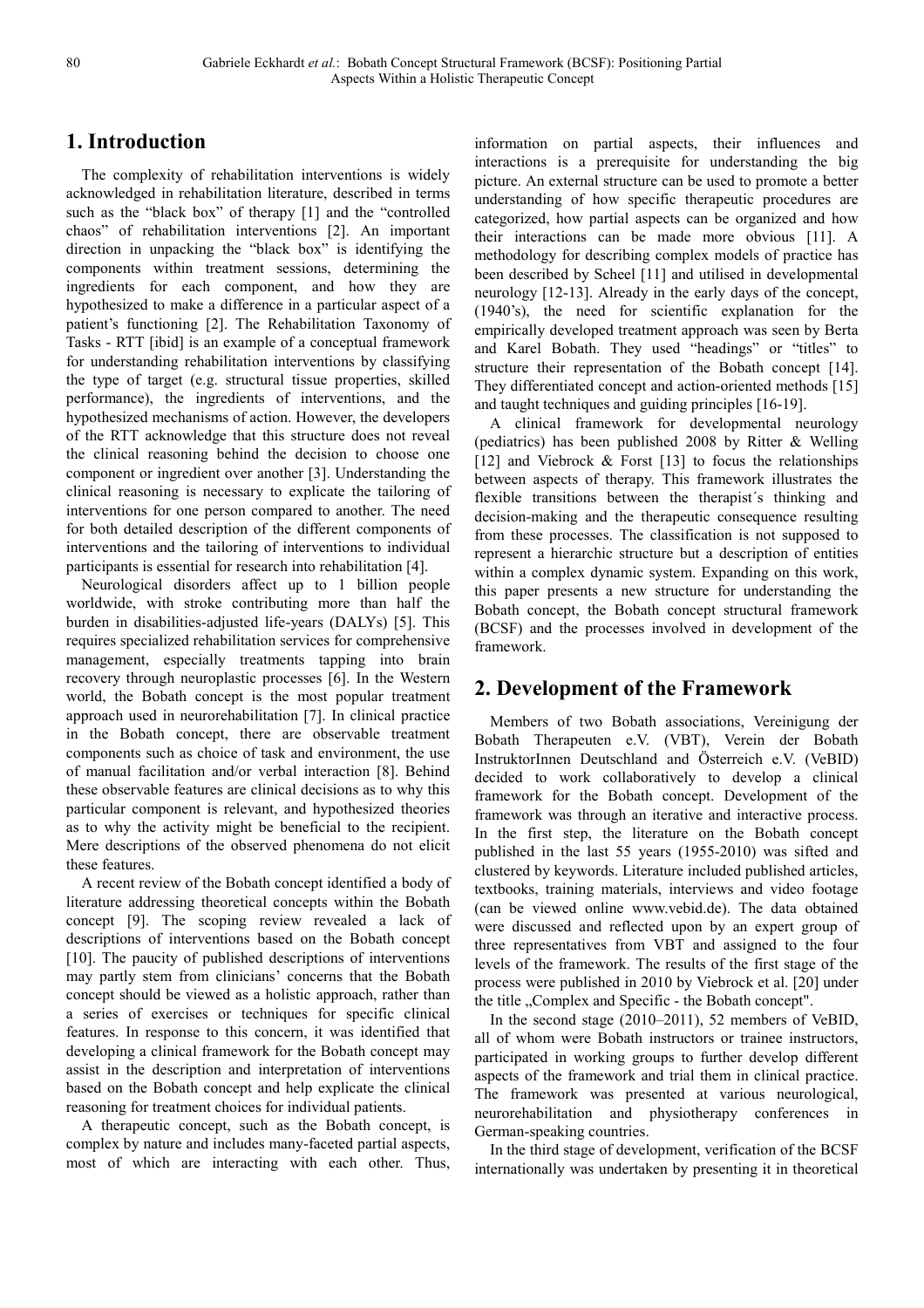form and with clinical examples to members of the International Bobath Instructor Training Association (IBITA) at their annual conference in Vienna (2011). Feedback was sought from the membership to gauge the acceptability of the framework and guide further development. A high level of consensus was reached, with  $83.33\%$  (N= 96) of members indicating "strongly agree" or "agree" to the question: "Do you think the IBITA members should continue working on/ further developing the preliminary framework presented in Vienna?"

In a final phase, the framework was extended with further clinical examples and presented at the Annual IBITA meetings in 2012 and 2013, with the completed version presented in Florence in 2014. At this meeting in 2014, IBITA members were asked if they wanted to use the framework in future with 75% ( $N = 107$ ) indicating "agree" or "strongly agree" (see figure 1).

#### Percentage of persons wanting to use the MBCF in future



*Figure 1. IBITA MEMBERS (N=107) Agreement BCSF AGM 2014.* 

Table 1 shows levels of agreement regarding the situations they would find the Framework useful.

|  | <b>Table 1.</b> IBITA questionnaire 2014: in which situations do you find the BCSF useful? |  |  |  |  |
|--|--------------------------------------------------------------------------------------------|--|--|--|--|
|  |                                                                                            |  |  |  |  |

| $N=107$                                      | strongly disagree | disagree | neither agree nor agree | agree | strongly agree | no comment |
|----------------------------------------------|-------------------|----------|-------------------------|-------|----------------|------------|
| Exchange with physicians                     |                   |          |                         |       |                |            |
| As a tutor for a patient demonstration       |                   |          |                         |       |                |            |
| As a tutor in a candidate module             |                   |          |                         | 49    |                |            |
| As a therapist for my own clinical reasoning |                   |          |                         | 46    |                |            |
| As a staff member to transfer information    |                   |          |                         | 36    |                |            |

## **3. Structure and Content of the Bobath Concept**

The BCSF describes processes of decentralized decisionmaking within related heterarchical structures. This requires that interacting partial aspects in non-deterministic systems have the ability and the opportunity to take decisions autonomously [11]. The framework consists of four levels. The conceptual level can be understood as leading thoughts, the principles are a guide for action, the methodological level provides systematic procedures, and the technical level presents therapeutic means. The components of each of these strata are listed in figure 2.



*Figure 2. Bobath Concept Structural Framework (BCSF 2017).*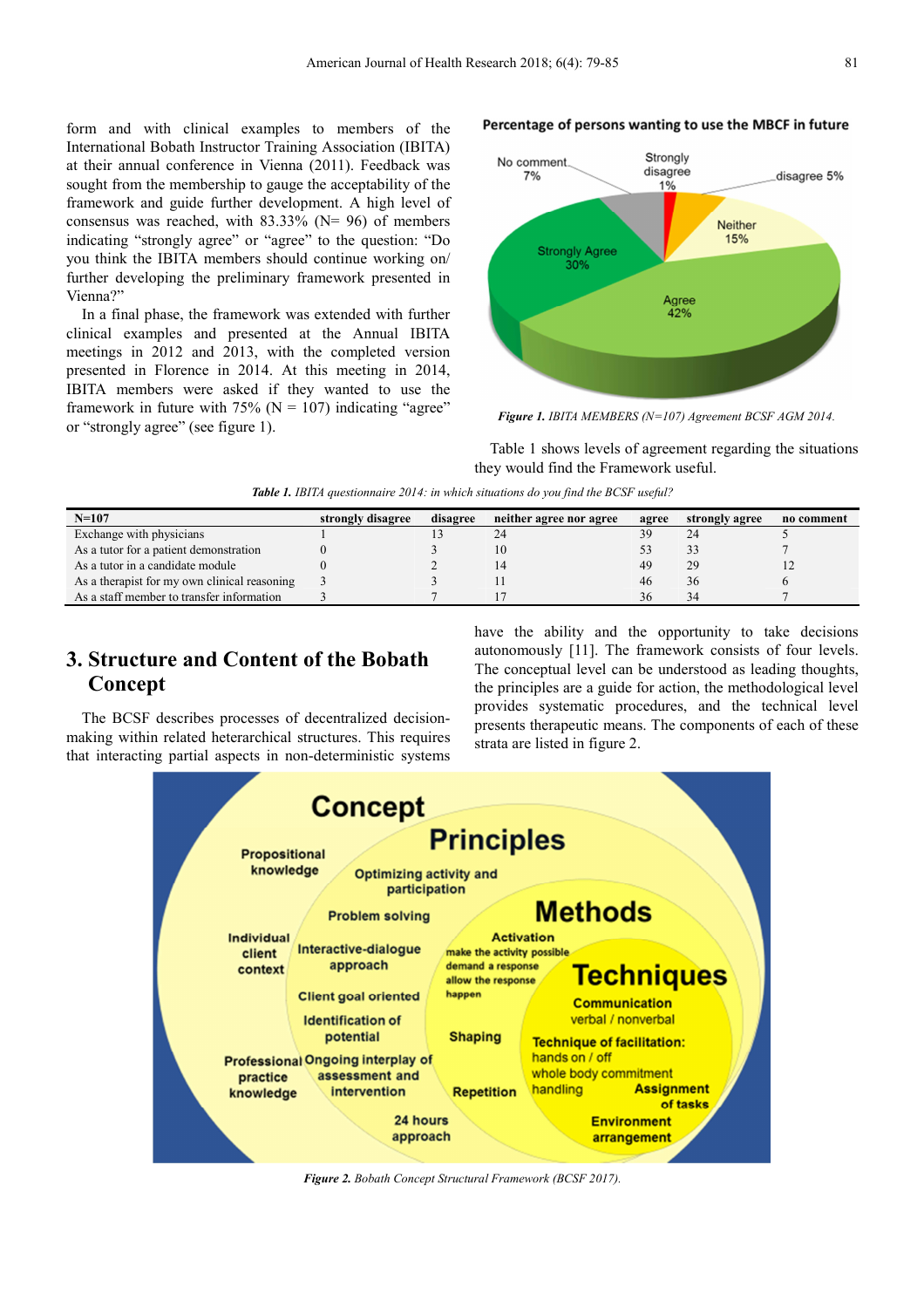### *3.1. Concept Level*

The concept level has three components: propositional knowledge, individual client context and professional practical knowledge. Propositional knowledge includes knowledge of motor control, motor learning, neuromuscular plasticity, human movement behaviour, neurological dysfunction and evidence-based medicine [21-23]. The structure of the biopsychosocial model corresponds with the individual client context, characterized by respect for the autonomy and dignity of the person in accordance with ICF guidelines [8]. Thus, the person is holistically involved in the individual learning process [21, 24]. Professional practical knowledge is the sum of all empirical knowledge the experienced therapist has acquired over the years [25-26] This includes knowledge gained by participating in postgraduate Bobath training courses at beginner and advanced levels. These courses impart both explicit knowledge and procedural (implicit) knowledge in assessment, clinical reasoning and treatment skills [27-29]. The therapist learns to select and apply individual therapeutic interventions to individual patients within their personal and environmental context [12, 30].

### *3.2. Principle Level*

Principles are essential characteristics of the system that guide interventions and provide the basis for assuring that therapy is an active learning process for the patient [14]. The principle level (superordinate ideas) has seven components (figure 2).

The BCSF acknowledges the primacy of the ICF framework with the focus on optimizing activity and participation as a key principle in the Bobath concept [8]. Related to this is the requirement for interventions to be oriented towards the goals of the client. The Bobath concept has been defined as a problem-solving approach [21], based on analysis of movement behavior, in relation to personal and contextual factors [28, 31, 32].

A key feature of assessment is the identification of potential; the potential for improvement within the person's movement abilities [28]. The ongoing interplay of assessment and treatment was recognized by Berta Bobath early in the development of the concept. "Assessment- and treatment should not be seen as separate entities, they go hand in hand" [14, p 4].

The interactive-dialogue approach in the Bobath concept places special emphasis on the learning of motor actions in context [14, 24]. It highlights the importance of the communication between the client and therapist, both verbal and nonverbal, and focuses on key aspects such as perceiving movement and changes in movement and reflecting and adapting movement to achieve better movement outcomes [24].

The 24 hours approach supports the transfer of what has been learned into the daily routine [33-34]. It integrates the person, their relatives, all professions involved, the person´s self-training [34], adjustment of the environment and application of appropriate aids [35] and is applicable in all phases of rehabilitation [27].

### *3.3. Method Level*

The method level is focused on systematic procedures that are action oriented to fulfill the principles. This level specifies how the therapist approaches the tasks. The first component is "activation" which address neuromuscular, biomechanical, sensory, perceptive, cognitive and emotional systems as well as task oriented activities. Activation can be represented by a statement by Berta Bobath, "make the activity possible, demand a response, allow the movement to happen" [14, 36]. The primary intention of therapy is to activate the person to control the body in the gravitational force field in an action-related manner [36-37]. Making an activity possible might require interventions at an impairment level to optimize neuromuscular activity and biomechanical relationships [32]. Choice of the task and context may make it necessary for the person to utilize more optimal movement strategies. At this point, the therapist allows the movement to happen (evolve) under the control of the person [32].

The term 'shaping' is defined as approaching a desired motor or behavioral objective in small steps by successive approximations, with a focus on enhancing the likelihood of success in performing movements that are relevant to everyday life [38]. Berta Bobath described a similar process [14], matching the task requirement closely to where the person is in his ability level. The method of shaping includes a strong focus on achieving improvement in performance, both quantitative and qualitative, both within single sessions and within the rehabilitation process [39]. In the Bobath concept, continuous assessment of the person's response is central to interventions [28].

"Repetition" of movements is necessary for skill acquisition and motor learning. However, the repetition of a "wrong" movement behavior (eg. use of stereotypical compensation strategies) may help the patient to reach his goal (eg. standing up) but may then hinder stability and movement efficiency in other, more sophisticated functions (e.g. activities requiring balance in standing) [40]. In Bobath repetitions are usually performed with variations - learn to repeat without repeating [23, 41]. The goal is not training compensation strategies but a resource- and target-oriented, richly varied and controlled movement spectrum to be used in everyday life [35, 39].

The methods are always in relation to the above-mentioned principles and not solely directed at a pre-defined goal but specifically address the patient's learning potential [13].

#### *3.4. Technique Level*

The technique level of the Bobath concept represents the execution tools, the contents of the 'toolbox' used by therapists to effect interventions. Four components are included (figure 2).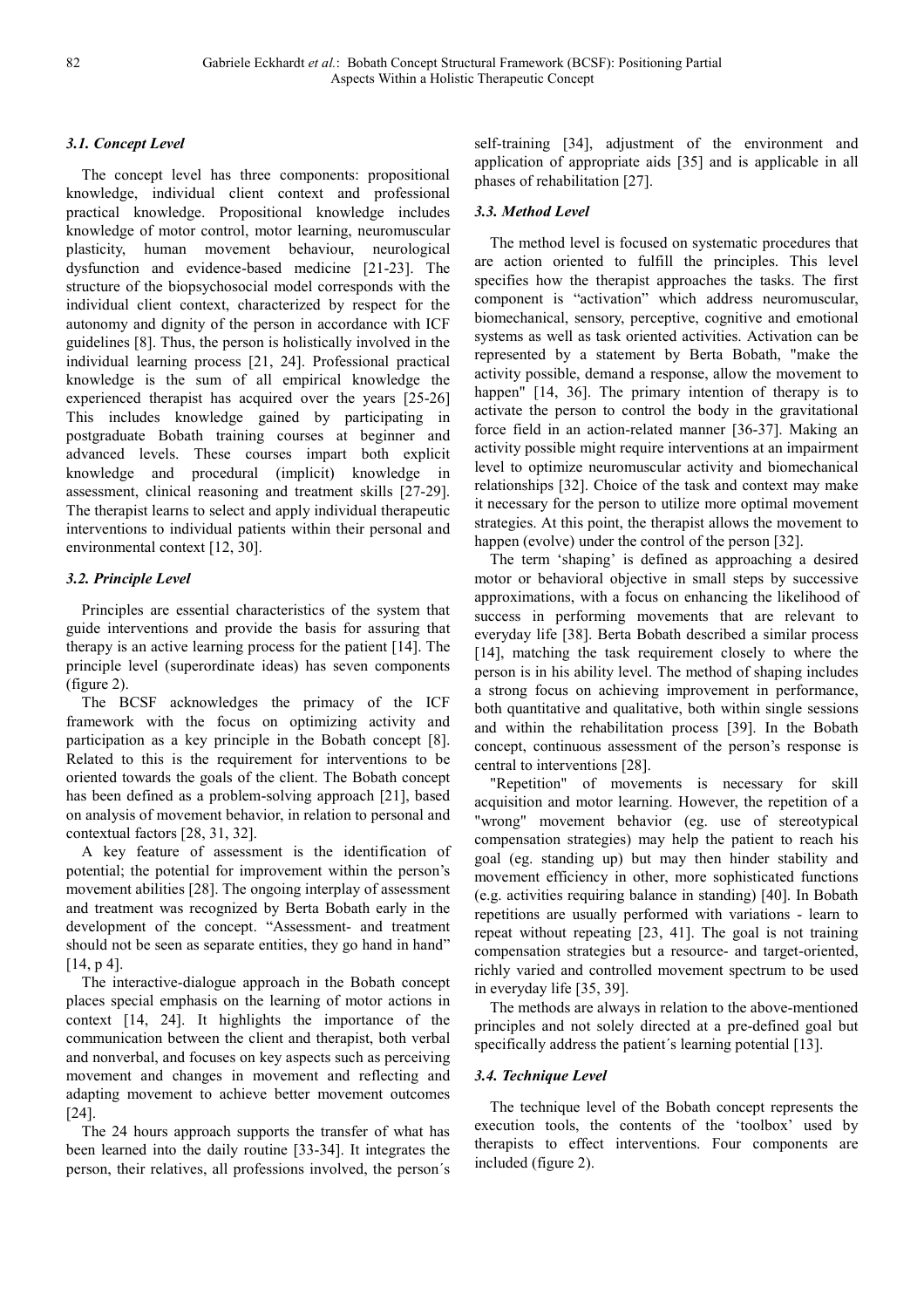Facilitation was defined by Bertha Bobath as "making easy"; the therapist's facilitation results in the movement feeling easier for the patient because the patient's own activity is recruited [32]. For better understanding three aspects of facilitation are highlighted in the BCSF; "hands on", "hands off" and "whole body commitment".

The "hands on" technical component involves the use of sensory inputs in the form of tactile and proprioceptive information from the hands to shape movement [14, 22]. By guiding the person's sensory experiences during task performance, the therapist aims to re-educate the person's own internal referencing system [8, 21]. The "hands on" component is not passive [8, 32] and must be an active learning process on the part of the person being facilitated [32]. The therapist also uses their hands to perceive information both before and during "hands on" inputs, as the person responds [42]. In this way, the treatment is a constant interaction between the patient and the therapist [14, 24].

"Hands on" techniques are used for direct contact with the patient only when and as long as it is necessary [43]. The goal of each "hands on" technique is to make the patient independent from the therapist's hands. "... it is the art of knowing when to remove the hands..." [14, 43]. "Hands on" and "hands off" techniques can alternate very quickly - even within a single motion sequence [20]. "Hands off" techniques include the use of verbal input, gesture and demonstration and can be used to direct or restrict a motion sequence, to demand or take away attention, to promote independence and self exploration and for motivation and reinforcement [14, 20]. As a result, the patient learns how the movement feels and that he can actively control it [14, 34].

Therapeutic handling involves more than use of the hands alone, it can involve "whole body commitment". The therapist´s own body movements during facilitation give the person the feeling and idea of the requested movement, and invite the patient to imitate and explore activities and experiment with them [20, 32, 34].

"Communication" means the exchange of information used purposefully as a technical option in the context of therapy [11, 24]. The way the therapist verbally and non-verbally interacts with the patient, can be inviting, motivating, soothing, activating, moderating or questioning. Phrases can be complex or simple, adjusted to the context, the way of thinking or the cognitive capacity of the patient. Communication promotes the idea of a movement, creates associations, provides clear guidelines, initiates, accelerates, slows or stops an action, guides the attention or distracts the patient from a task. If the therapy is focusing on other somatosensory processes, language may be purposefully excluded [44].

"Environment arrangement" is the adjustment or (re) structuring of the environment, referring to the selection of the immediate and surrounding environmental context, the starting position, the support surface, the alignment of the body in the gravitational force field, and the materials and objects used [20-21, 35]. The structure of the environment is

a key factor in the "activation" component whereby the therapist makes a movement easier or possible or necessary for the patient. Environment adjustments are also used to enable the therapist to reduce or remove the requirement to use "hands on" [14, 20]. On the basis of the patient´s specific disabilities the therapist selects the environment to invite the patient to learn, including "real life" contexts [20].

"Adjustment of the task" includes both simple and complex motor actions and functional activities requiring problem solving [ibid]. Selection of task is based on hypotheses concerning the potential cause of the patient´s change in behavior, the knowledge of biomechanics, the influence of gravity on postural systems and the cognitive involvement in motor actions. Task related therapy also includes use of mental imagery and observation or imitation of movements in the processes of motor learning [45-46]. Specific aspects of the technical level should not be regarded as a succession of exercises or patterns to be used in the order given; techniques are tools and are therefore interchangeable.

## **4. Discussion**

This paper presents the development of an external structure, the BCSF, to promote a better understanding of the Bobath concept, facilitate description of specific components of the Bobath concept and support research into interventions based on the Bobath concept. In an interative process over a five years timeframe, each aspect of the BCSF has been described and analyzed without losing the whole picture.

The BCSF demonstrates that the Bobath concept is a kind of thinking in which the Bobath therapist uses specific techniques, based on overarching ideas and professional practice knowledge (concept) with regard to guiding principles, in a systematic way (method). The therapist´s clinical reasoning is guided by the precepts of the concept. Theoretical knowledge (reference theories), the idea of man (individual client context), practical knowledge and principles, methods and techniques are brought into a continuous interaction with each other and with the environment in which they are taking place. The BCSF ensures that the Bobath concept is viewed in a holistic way. When describing interventions based on the Bobath concept, consideration needs to be given to all levels of the BCSF, not limited to the more readily observable technical level. The BCSF can be utilized in many circumstances; scientific research, conference presentations, case studies, training/education of instructors, exchange with colleagues, and the teaching of the Bobath concept to participants at introductory, basic and advanced courses.

The outcome of the BCSF indicates there are no specific "Bobath techniques" or specific "Bobath training programs" that can be learnt or investigated in isolation. Most commonly, movement exercises, manual therapy skills, use of machines etc. are part of the basic training and education of therapists. Use of the Bobath concept requires a holistic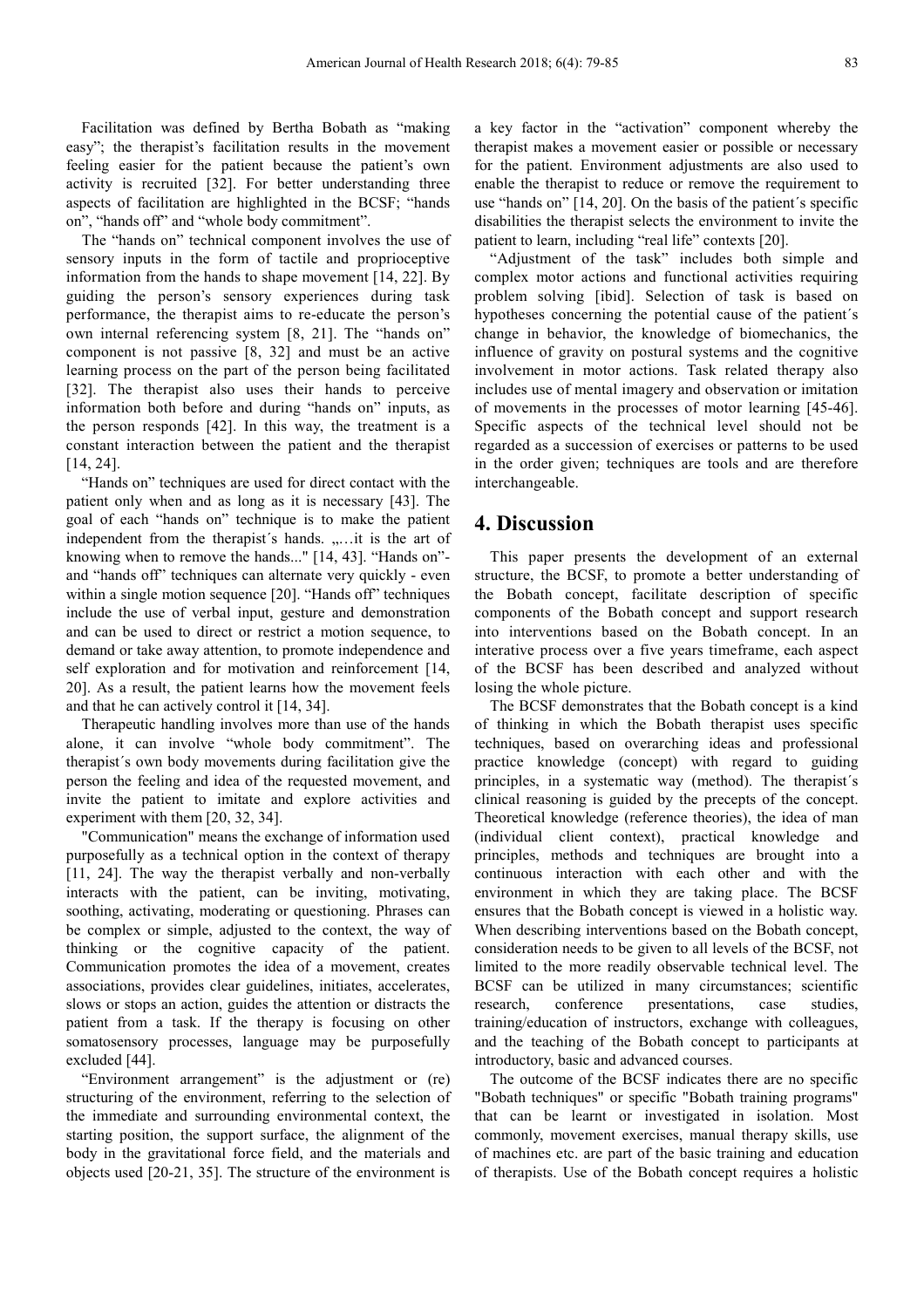approach, where the decisions of an experienced Bobath therapist emerge from consideration of the whole BCSF, oriented towards the patient´s abilities and situation, identifying which step should (or can) be learned next and which therapeutic means provides the best support for the person at this moment in time.

The BCSF provides a structure for further research into the Bobath concept. At a qualitative level, this structure will allow different aspects to be explored whilst still viewing a single aspect as a component of the whole. At a quantitative level, the BCSF clarifies what kind of therapy constitutes a Bobath intervention and the factors that need to be present at all levels of the framework. There is potential for the framework to be used when looking at the 'ingredients' of an intervention as proposed by Hart et al. [2], to further understand the clinical reasoning behind the choice of 'ingredients' and to explicate the tailoring of interventions to individuals, as discussed by Boutron [4]. The many faceted nature of the Bobath concept is a challenge for research; the BCSF encourages researchers to consider the complexity of the treatment approach being investigated.

Limitations of this study include lack of use of a formal qualitative methodology. However, the more informal methodology of the study maximized the opportunities for Bobath experts to contribute to and review the developing framework over a prolonged period of time.

## **5. Conclusion**

With the BCSF, partial aspects of the Bobath concept can be categorized in a comprehensive classification system. This classification makes it possible to focus on specific items without losing the "big picture" and to identify partial aspects and their interactions more clearly. Specific procedures can be presented in a structured and transparent manner and well documented core elements for rehabilitation of people with CNS disorders can be demonstrated. Further research is needed to describe and investigate each partial aspect of the BCSF.

## **Acknowledgements**

A big "thank you" to all IBITA colleagues who are involved in the development of BCSF. A very special thank you and compared with great respect go to Karin Cornelius and Helga Treml-Sieder, both responsible for the Bobath archive, under the direction of VBT. Without their tremendous work, original Bobath literature would disappear for future generations. Thank you Hille Viebrock, Christa Grafmüller-Hell, Gisela Ritter, Barbara Forst and Alfons Welling for your excellent work on behalf of the Bobath Concept.

## **Conflict of Interest**

All the authors do not have any possible conflicts of interest.

## **References**

- [1] Bode, R., Heinemann, A., Semik, P., & Mallison, T. (2004). Patterns of therapy activities across length of stay and impairment levels: peering inside the "black box" of inpatient stroke rehabilitation. Arch Phys Med Rehabil, 1901-8.
- [2] Hart, T., Tsaousides, T., & Zanca, J. (2014). Toward a theorydriven classification of rehabilitation treatments. Arch Phys Med Rehabil. 33–S44.
- [3] Dijkers, M. (2014). Rehabilitation treatment taxonomy: establishing common ground. Arch Phys Med Rehabil. 1–S5.
- [4] Boutron, I., Moher, D., Altman, D., Schulz, K., & Ravaud, P. (2008). Extending the CONSORT Statement to Randomized Trials of Nonpharmacologic Treatment: Explanation and Elaboration. Ann Intern Med., 295-309.
- [5] Chin, J., & Vora, N. (2014). The global burden of neurologic diseases. Acad. of Neurology, 349-351.
- [6] Khan, F., Amatya, B., Galea, M., Gonzenbach, R., & Kesselring, J. (Oct 2016). Neurorehabilitation: applied neuroplasticity. J Neurol, DOI 10.1007/s00415-016-8307-9.
- [7] Kollen, B., Lennon, S., Lyons, B., Wheatley-Smith, L., Scheper, M., Buurke, J. Kwakkel, G. (2009). The Effectiveness of the Bobath concept in Stroke Rehabilitation. What is the Evidence? Stroke (02:24).
- [8] Vaughan-Graham, J., Eustache, C., Brock, K., Swain, E., & Irwin-Carruthers, S. (Jan-Febr. 2009). The Bobath concept in contemporary clinical pracitice, Review. Top Stroke rehab., S. 16 (1) 57-68.
- [9] Vaughan-Graham, J., Cott, C., & Wright, V. (2014). The Bobath (NDT) concept in adult neurological rehabilitation: what is the state of the knowledge? A scoping review Part I: conceptual perspectives. Disab Rehabil.
- [10] Vaughan-Graham, J., Cott, C., & Wright, V. (2014). The Bobath (NDT) concept in adult neurological rehabilitation: what is the state of the knowledge? A scoping review Part II: intervention studies perspectives. Disabil Rehabil.
- [11] Scheel, K. (2013). Modelle und Praxiskonzepte der Physiotherapie, Eine Verortung innerhalb von Anthropologie und Ethik. Bd. 6, ISBN 978-3-643-12040-3: Reihe: Pädagogik – Sport Kultur - Philosophie.
- [12] Ritter. G, & Welling, A. (2008). Die zehn Prinzipien des Bobath Konzeptes in der Kindertherapie. Stuttgart: Thieme Verlag.
- [13] Viebrock, H., & Forst, B. (2008). Therapiekonzepte in der Physiotherapie. Stuttgart: Thieme Verlag.
- [14] Bobath, B. (1977). Treatment of Adult Hemiplegia. Physiotherapy, 53 (10):310-313.
- [15] Schönberger, F. (1984). Bobath Konzept und kooperative Pädagogik. Z. f. Krankengymnastik, S. 11:725-736.
- [16] Treml-Sieder, H. (1989). Das Bobath Konzept- eine Herausforderung. Beschäftigungstherapie und Rehabilitation, 4:247-252.
- [17] Ritter, G. (1998). Das Bobath Konzept- Praxiserfahrungen und Fragen an die Theorie. Bewegung und Entwicklung, 1:31-40.